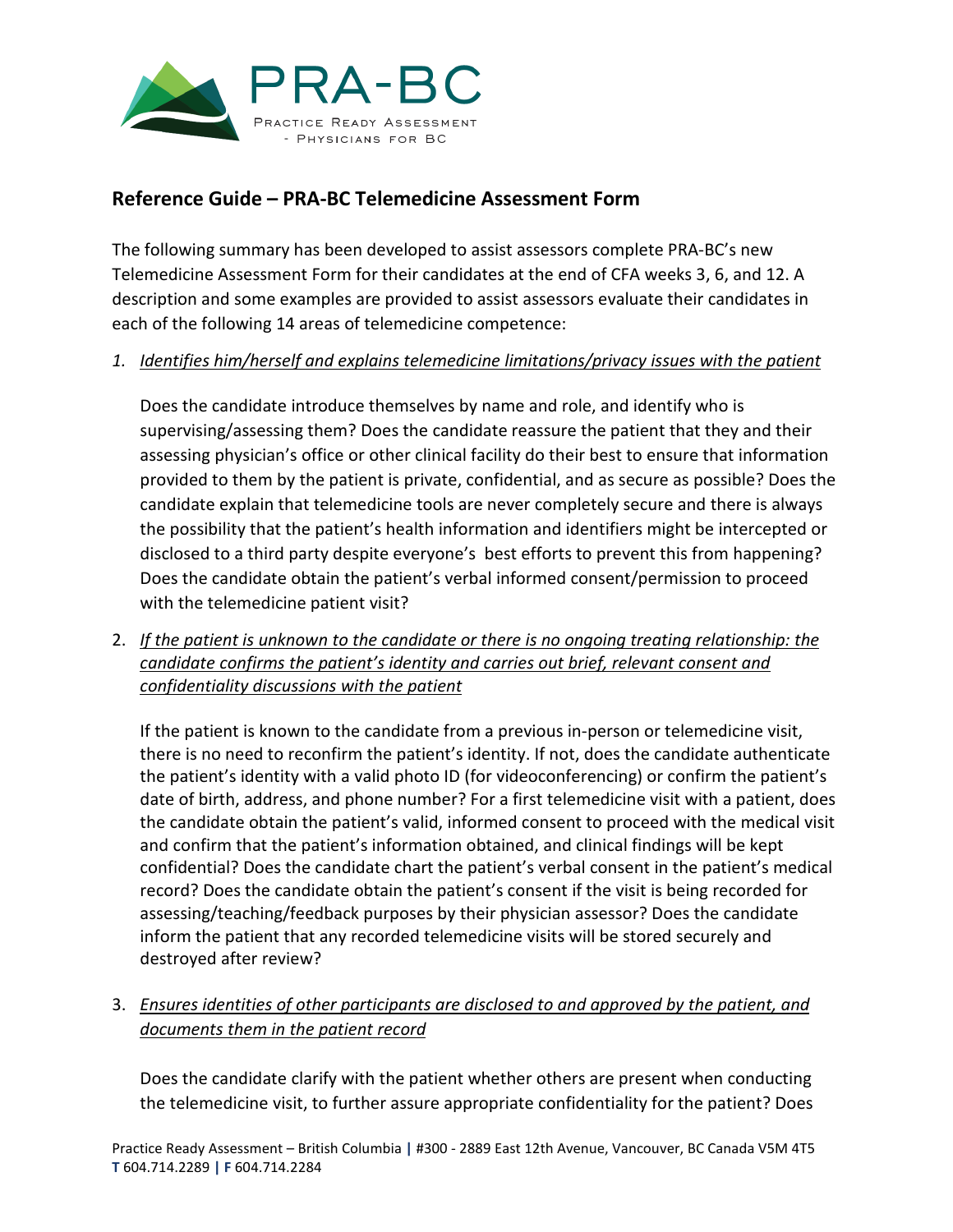

the candidate ask whether the patient is in a private location and record their response in the patient's medical record? Does the candidate ask the patient whether other persons are present off-camera or listening via a speaker phone, and is this okay with them? Is the patient's response recorded in the patient's medical record?

### 4. *Establishes rapport quickly to establish the patient's trust*

Does the candidate use appropriate communication skills to establish rapport and trust with the patient? This could include providing an effective introduction of themselves (see area #1 above), asking open-ended questions, listening to the patient without early interruption to allow the patient to tell their story, using clarification and summarizing techniques, and providing empathy and support to the patient?

### 5. *Communicates clearly and effectively with patients when using technology*

Does the candidate speak clearly and ask questions using a level of language that is tailored to and appropriate for each patient's understanding? Does the candidate listen attentively to verbal cues (especially for telephone consultations) and clarify ambiguous statements with the patient? Does the candidate provide the patient with medical explanations using appropriate levels of language tailored to each patient's unique circumstances? Does the candidate avoid using highly technical medical jargon and confirm with each patient that they understood the candidate's explanation/diagnosis and the recommended treatment plan and follow-up management plans?

## 6. *Asks probing triage questions to determine whether telemedicine affords adequate assessment of the patient's problem. If not, arranges for a timely in-person assessment*

Does the candidate demonstrate clinical reasoning skills by asking probing questions to gauge the severity of the patient's symptoms? Did the candidate assess whether the virtual care visit was appropriate for the patient's presenting complaint or medical condition? Did the candidate selectively recognize when patient safety or the determination of a proper diagnosis required an in-person patient assessment? Did the candidate direct the patient to the appropriate clinic facility or hospital ER for further in-person assessment and a physical examination?

### 7. *Provides an appropriate medical assessment based on the patient's current symptoms or condition, history, medications, and limited exam possible*

Does the candidate clarify the patient's presenting complaint(s), take an appropriate and focused history of the presenting condition, review the patient's Past Medical History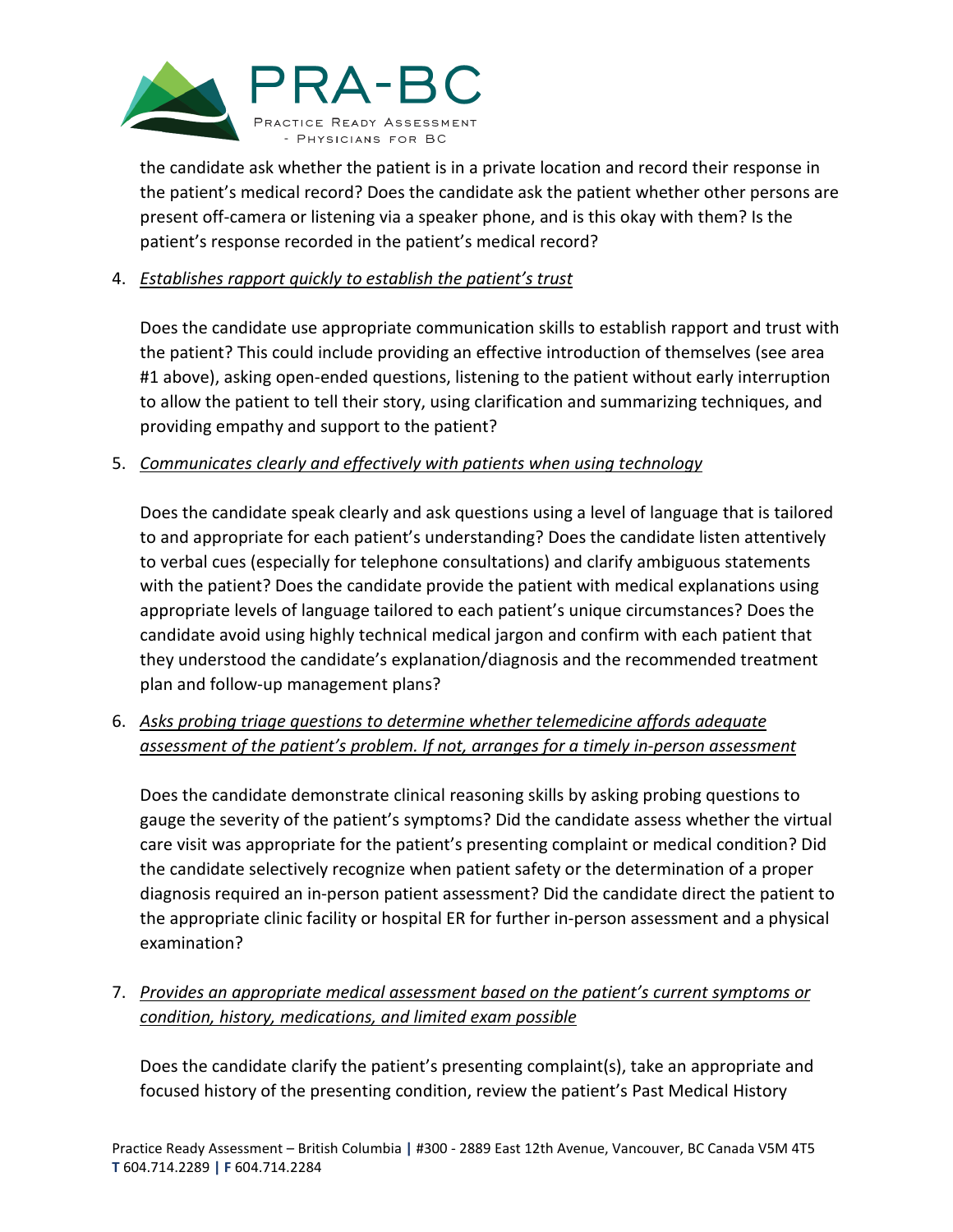

including allergies and current medications, conduct an appropriate review of systems (i.e. functional enquiry), conduct a limited physical exam if videoconferencing technology is used (e.g. skin rash or asks the patient to check their pulse and heart rate if they are able to do so), and demonstrate selectivity skills to generate a differential diagnosis and management plan appropriate to the telemedicine visit?

## 8. *Creates and maintains medical records of the consultation and ensures patients and other health care professionals have access as required*

Did the candidate create an appropriate written medical record of the telemedicine visit using, for example, the SOAP medical record template and follow the same format and standards as used for a conventional in-person patient visit? Does the candidate's written medical record meet the College's professional and legal requirements as well as the requirements of BC's Medical Services Plan and those of the Canadian Medical Protective Association (CMPA)? Does the candidate document that the patient provided verbal informed consent for the telemedicine visit to proceed? Is the candidate's medical record an accurate summary of the telemedicine patient visit as observed by the assessing physician?

# *9. Communicates clearly and effectively with referring and other treating physicians when using telemedicine technology*

Did the candidate verbally communicate the patient's history and limited physical exam findings effectively, as obtained via a telemedicine visit, and with enough detail to confidently provide this information directly or virtually to referring and other treating physicians? If the candidate sent a referral letter via telemedicine to a referring or other treating physician, was the letter concise and grammatically acceptable? Did the referral letter outline the patient's medical condition and include an initial differential and provisional diagnosis? Did the referral letter clearly state what the candidate was requesting the referring or other treating physician to focus on (i.e. their medical opinion) and specify who would be responsible for providing the patient's follow-up care for this medical condition? Did the candidate adequately investigate and initially treat the patient before the referral was made? If the patient required a detailed physical examination, did the candidate assume the responsibility that this was done before initiating the referral (unless in an emergency or very urgent clinical situation)? Did the candidate ensure that the patient had access to their medical record and that the patient's medical record was available to other health care professionals on a need to know basis as part of the patient's "circle of care"?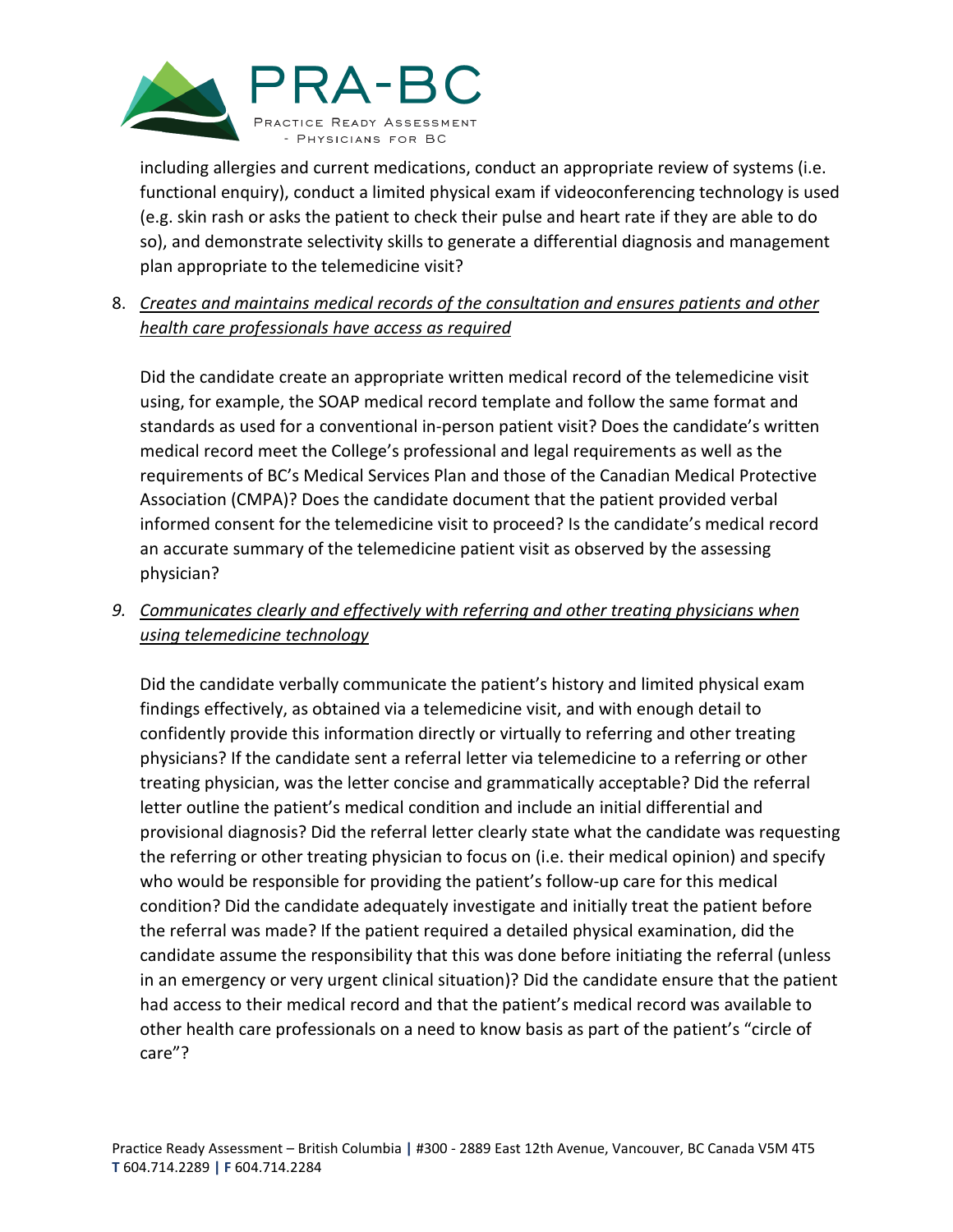

## 10. *Effectively uses available urgent/emergency real time virtual practice supports including RUDi and ROSe when required*

Is the candidate aware of BC's Real Time Virtual Support (RTVS) initiatives such as RUDi (Rural Urgent Doctor in-aid) virtual and immediate consultations with other BC rural generalists or ER physicians, or ROSe (Rural On-call Specialist expertise) for virtual and immediate BC intensivist or critical care specialist consultations? Has the candidate utilized BC's RTVS programs to date, for at least one patient, particularly if their CFA community is rural and remote?

### 11. *Exercises caution when providing prescriptions or other treatment recommendations for patients they have not personally examined*

Does the candidate exercise caution when providing new prescriptions, prescription refills, or other non-pharmacological treatments to patients whom they have not personally examined? These prescriptions do not include opioid medications, psychotropic medications, or the candidate's completion of documents to support the authorization of cannabis for a patient's medical purpose. In effect, does the candidate prescribe only enough medication for the patient to use until the patient can consult their own family physician or other treating physician in follow-up (unless the regular treating physician is the CFA assessor who knows the patient well and has discussed the patient's medical condition with the candidate)?

## 12. *Follows the CPSBC Telemedicine Practice Standards related to prescribing opioids, psychotropic medications, and cannabis*

For your ease of reference, the following language is reproduced from the CPSBC's Telemedicine Practice Standard (April 1, 2020) which is available on the College's website. Does the candidate:

(a) Only prescribe opioid medications to a patient if they have . a longitudinal treating relationship with the patient and have examined the patient themselves, or

. are in direct communication with another physician or nurse practitioner who does have a longitudinal relationship, has examined the patient, and agrees that opioids are indicated, or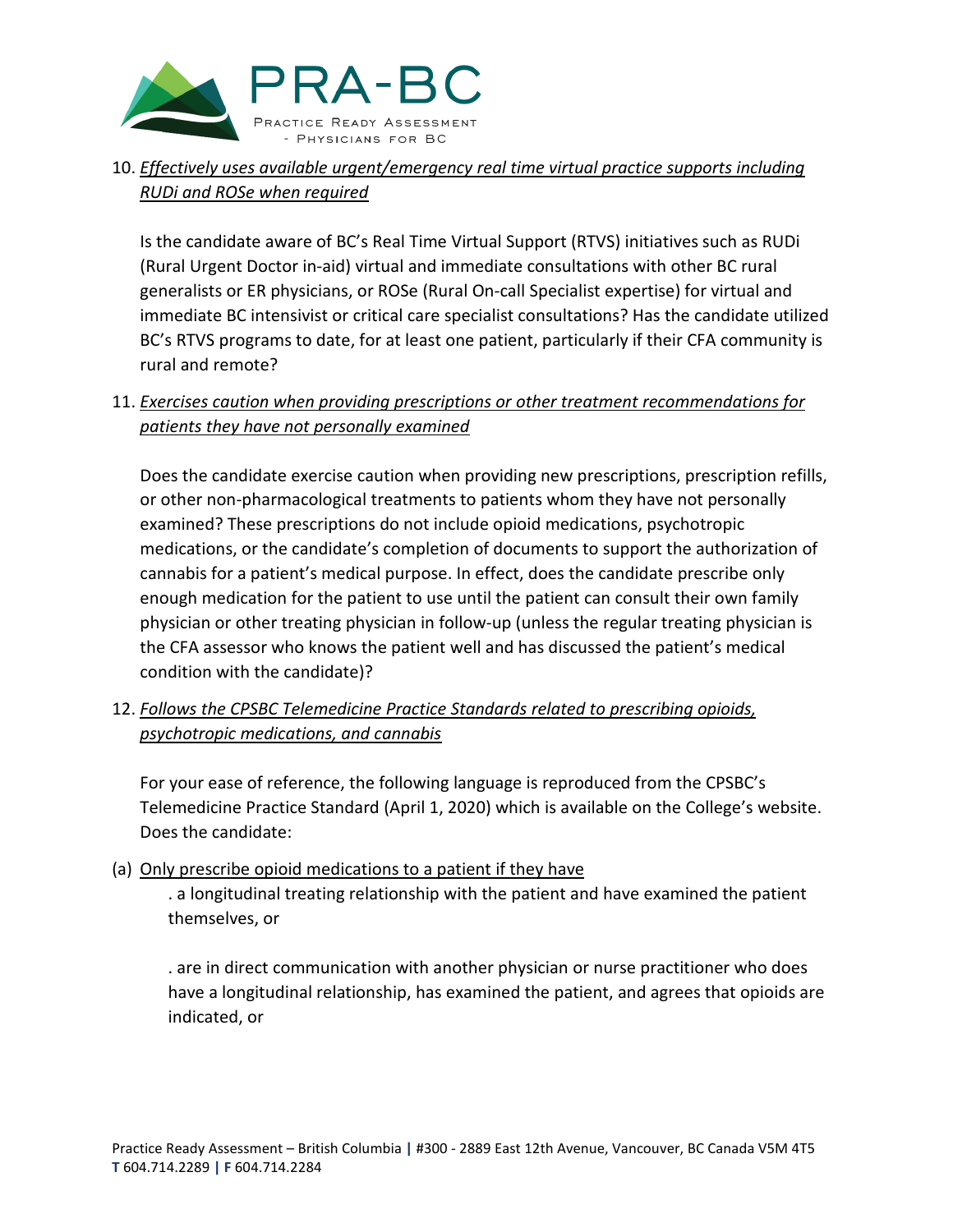

. the patient is receiving palliative end-of-life care, is established on opioid analgesics, and is at risk of running out in extraordinary circumstances where the usual prescriber is unavailable (all registrants are expected to be responsive to all end-of-life care crises).

#### (b) Only prescribe other psychotropic medications to a patient if they have

. a longitudinal treating relationship with the patient, or

. performed and documented a comprehensive mental status assessment themselves (either by telemedicine or in-person) and will be available to the patient, providing ongoing care including monitoring of drug therapy, or

. are in direct communication with another physician or nurse practitioner who does have a longitudinal relationship, agrees with the prescribing, and will be available to the patient.

## (c) Only complete a document for the authorization of cannabis for medical purposes to a patient if they have

. a longitudinal treating relationship with the patient, or

. are in direct communication with another physician or nurse practitioner who does have a longitudinal treating relationship, and both agree with the issuance of a document for the authorization of cannabis for medical purposes.

### 13. *Uses telemedicine technology skillfully and assists patients with its use as needed*

For videoconferencing with patients, does the candidate have sufficient knowledge of the required technology components including adequate screen space (e.g. a large enough screen or a dual-screen setup), the need for a high-definition video camera with microphone, the need for good quality speakers or headphones/earphones (these devices prevent the patient being overheard by other people while adding a layer of privacy), and use a secure USB-key that automatically encrypts the data it stores if the candidate cannot save and edit third party forms through the medical clinic or medical facility's EMR?

Does the candidate practice good "webside manner" such as using a neutral/professional backdrop with good lighting, and wear a white coat or other appropriate professional attire, look directly at the patient by placing a separate web camera directly above the computer window with the patient's video image, and make extra efforts to engage with the patient at all times via eye contact, body language, and being/remaining attentive to the patient during the virtual patient care visit if it is conducted via videoconferencing?